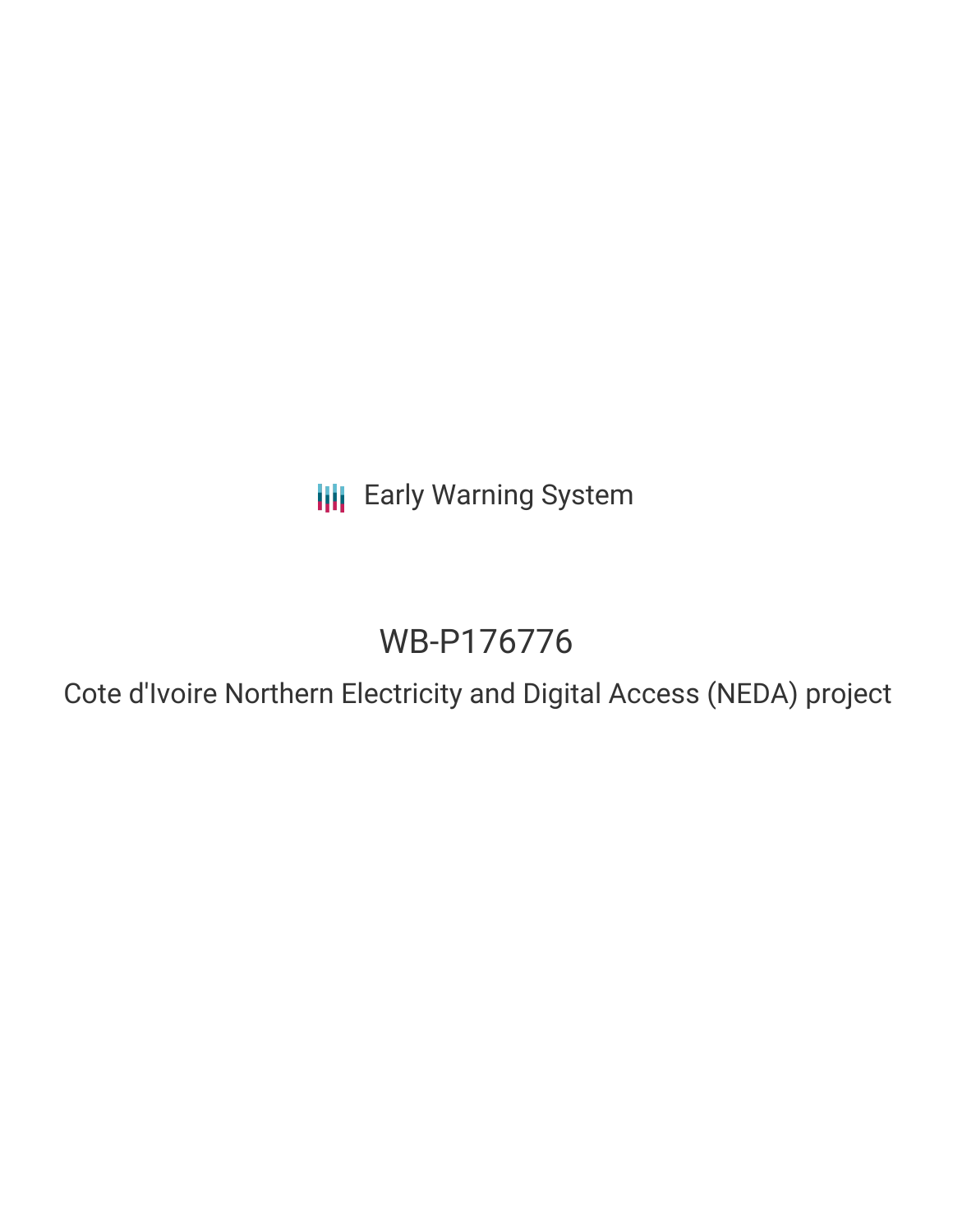

## **Quick Facts**

| <b>Countries</b>              | Ivory Coast               |
|-------------------------------|---------------------------|
| <b>Financial Institutions</b> | World Bank (WB)           |
| <b>Status</b>                 | Proposed                  |
| <b>Bank Risk Rating</b>       |                           |
| <b>Borrower</b>               | Government of Ivory Coast |
| <b>Sectors</b>                | Energy                    |
| <b>Investment Type(s)</b>     | Loan                      |
| <b>Loan Amount (USD)</b>      | \$250.00 million          |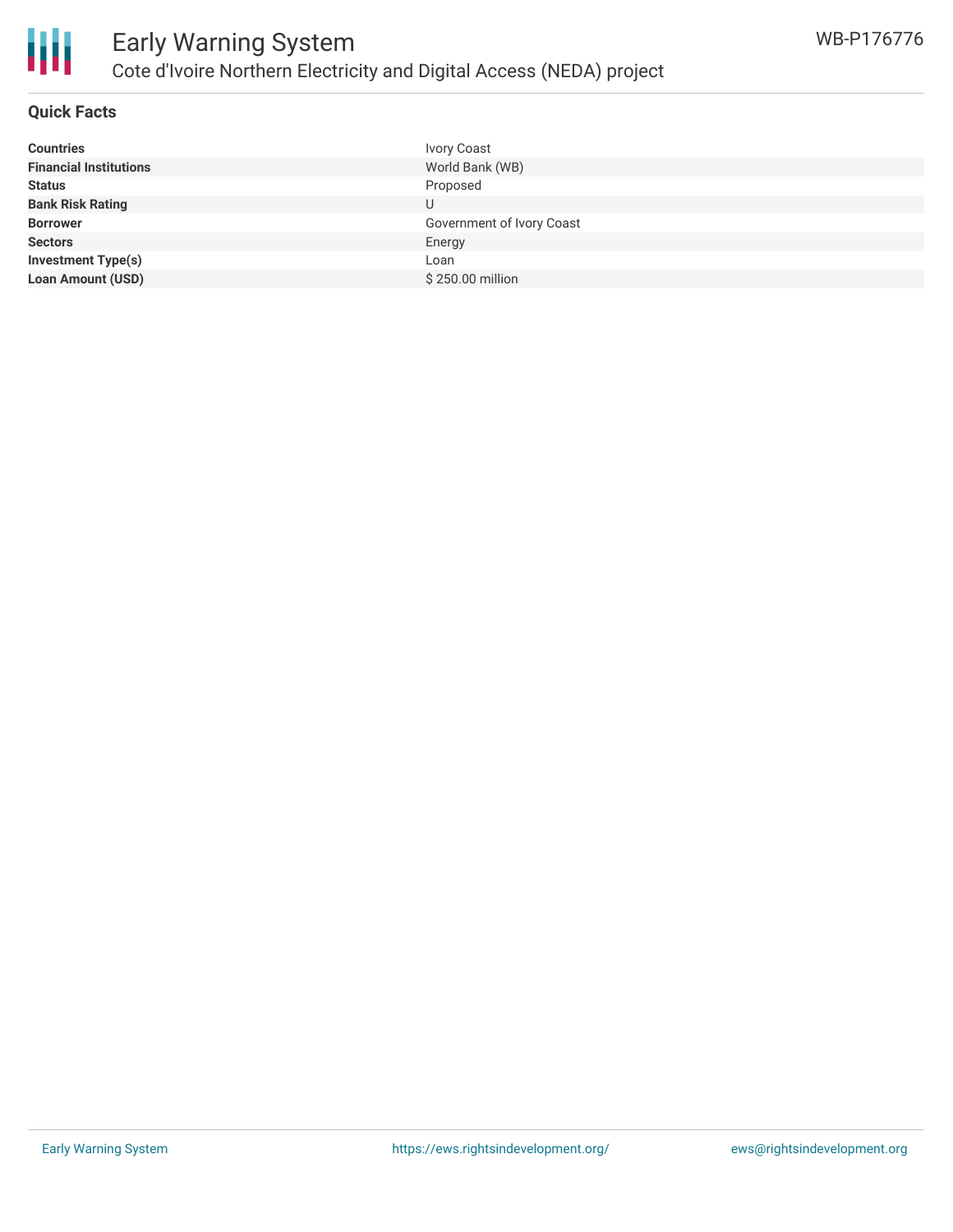

# **Project Description**

According to the bank website, the objective of this project is to increase access to (i) electricity services and (ii) broadband connectivity in northern Cote d'Ivoire.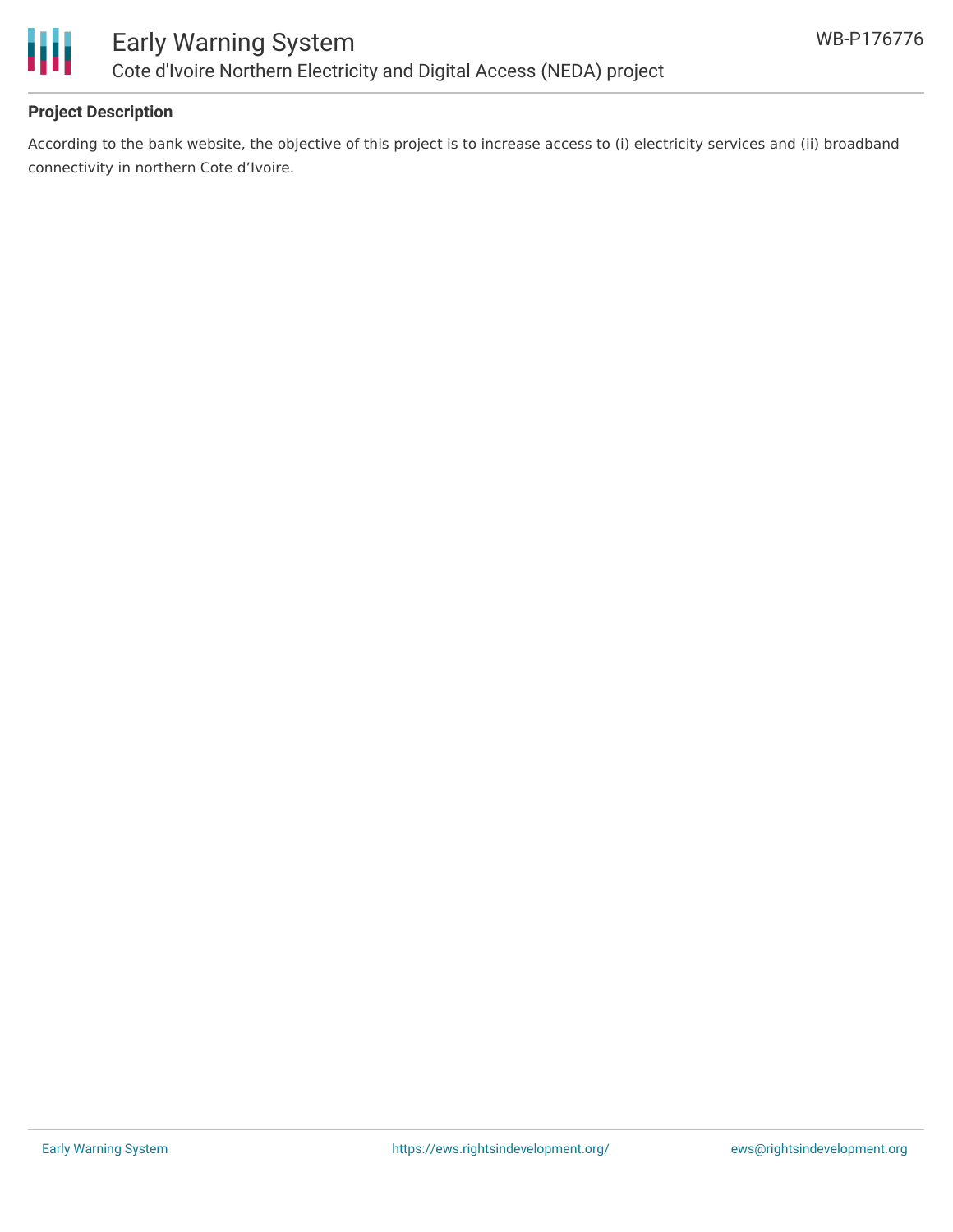

# Early Warning System Cote d'Ivoire Northern Electricity and Digital Access (NEDA) project

# **Investment Description**

World Bank (WB)